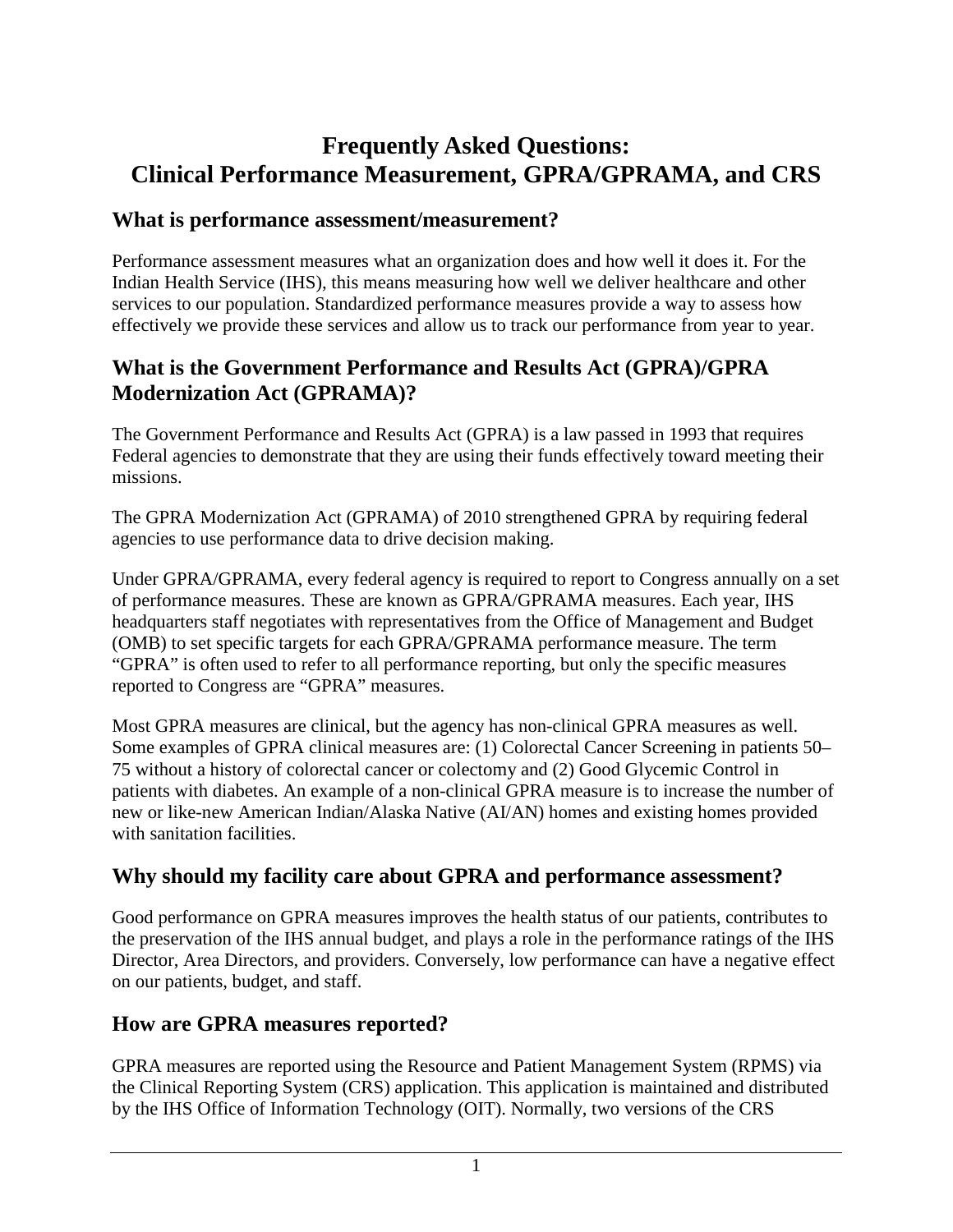software are distributed each year. Updated versions are necessary in order to add new codes to the CRS performance measure logic, add new performance topics, and occasionally to add/remove new denominators and/or numerators within existing topics. All federal facilities are required to use RPMS/CRS and must report GPRA data. Tribal facilities are strongly encouraged to use RPMS and to report GPRA data. Urban facilities are required to report GPRA data, and strongly encouraged to use RPMS/CRS.

Currently the IHS cannot combine data submitted from non-RPMS systems with RPMS data for GPRA/GPRAMA performance reporting. However, tribal sites running non-RPMS data systems are still encouraged to run and submit GPRA reports to track their progress.

The time period for GPRA reporting is July 1–June 30. For example, for 2015 the GPRA year ran from July 1, 2014 through June 30, 2015. Facilities run and submit their GPRA reports at the end of the second, third, and fourth quarters of the GPRA year. These quarters end on December 31, March 31, and June 30 of every year. GPRA reports are generally due about a month after the end of the quarter to allow sites to have time to input patient data and run CRS reports.

# **How does CRS work?**

CRS has been described as a scavenger hunter that looks for data in as many RPMS applications and as many fields as possible. However, to ensure comparable data within the agency as well as to external organizations, performance measure logic is based on standard national codes whenever possible. These codes include ICD-9/10, CPT, Logical Observation Identifier Names and Codes (LOINC), and national IHS standard code sets (e.g., Health Factors, patient education codes, etc.). For lab tests or medications, CRS uses taxonomies (groups of "like" codes) that can be populated by an individual facility with its own test codes. Sites must use the correct codes for patients to get counted for GPRA. These codes can be found in the *CRS User Manual*, which is available on the CRS page of the Indian Health Service website at: [https://www.ihs.gov/crs/.](https://www.ihs.gov/crs/)

# **Is CRS a separate database?**

No. CRS is an application within RPMS that queries the RPMS Patient Care Component (PCC) database. This is the database that both the Electronic Health Record (EHR) and the roll-andscroll RPMS applications update. CRS also searches for data in the Women's Health, Behavioral Health, and Immunizations packages. CRS is for data reporting only.

# **Does CRS only calculate data for GPRA measures?**

No. CRS has many measures that are not reported for GPRA. Some examples of non-GPRA measures are Patients with Asthma and Chlamydia Testing in Females. Any facility running RPMS can use CRS to see their performance on non-GPRA measures.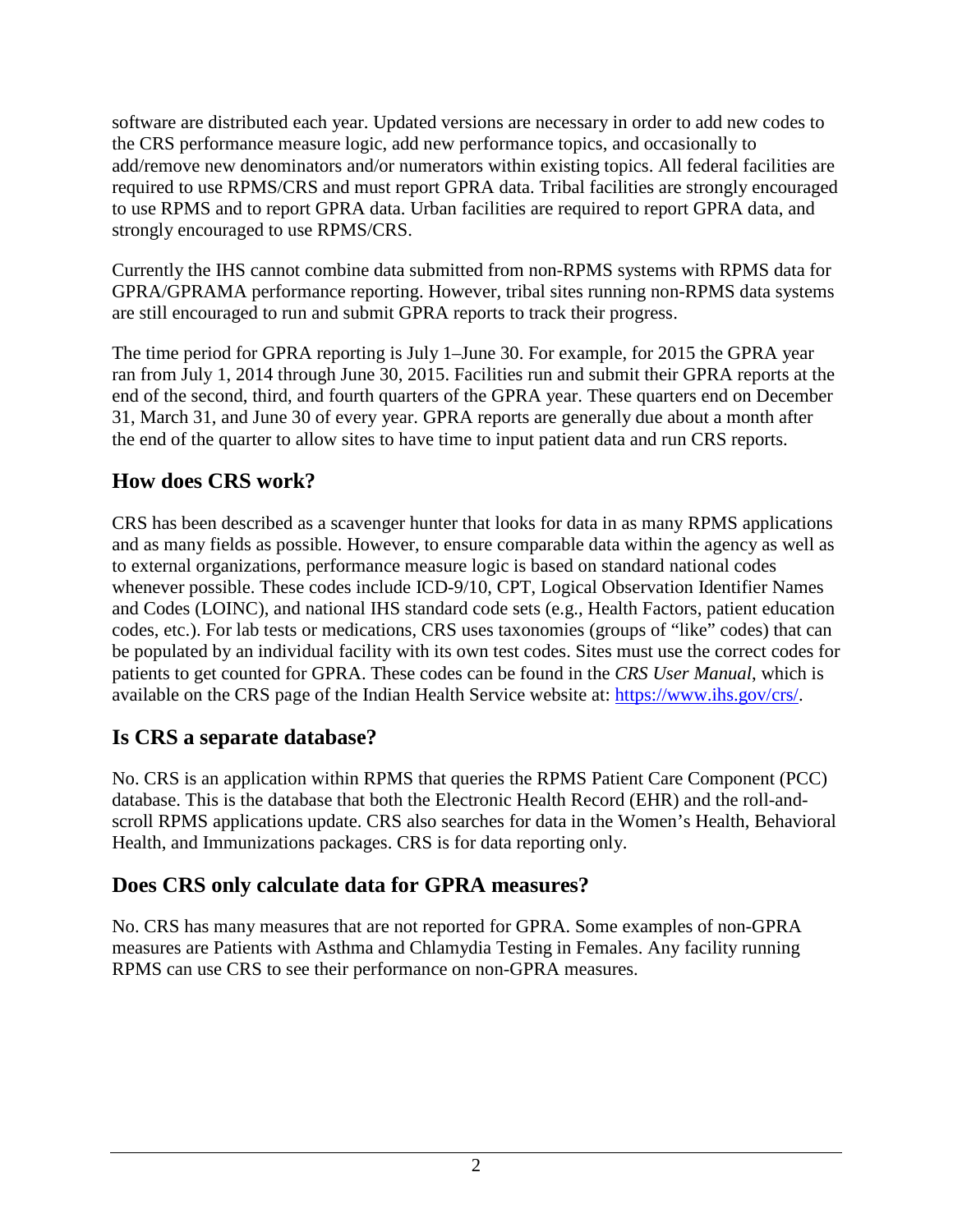### **Where does GPRA data go? Is individual or provider-level data ever made public?**

Although there are options for providers to run patient lists and to view measure results by provider within CRS, no patient or provider-level data is ever collected or reported by IHS, and no facility-level data is ever included in IHS national GPRA reports.

For GPRA reporting, data from each facility is sent to the Area GPRA coordinator to be combined with all other facilities within their IHS Area in an Area Aggregate Report. This report is sent to the National GPRA Support Team to be combined with data from other IHS Areas. For purposes of reporting to Congress, only national-level data is reported.

#### **What reports are available to me in CRS?**

CRS includes the following reports:

- **National GPRA/GRAMA Reports.** These reports are used for monitoring and reporting of annual GPRA/GPRAMA measures. The report period is set for the current GPRA year and may not be changed. These reports include the National GPRA/GPRAMA Report (which includes GPRA Developmental measures, Official GPRA measures, and several non-GPRA measures included for context); the GPRA/GPRAMA Patient List Report; and, the GPRA/GPRAMA Dashboard Report. An Area version of the National GPRA/GPRAMA Report is available in the Area Options menu. IHS requires facilities to run the National GPRA/GPRAMA report at the end of the second, third, and fourth quarters of the GPRA year and to transmit their data to their Area GPRA Coordinator.
- **Selected Measures (Local) Reports**. These local reports allow users to identify a particular community, all communities on the RPMS database, or a search template of patients. The user may run the report for any of the performance measure topics or the user may choose from six pre-defined reports for measures related to diabetes, cardiovascular disease, women's health, asthma, Improving Patient Care (IPC), or the Pharmacy Quality Alliance.
- **Other National Reports**. These reports contain mostly non-GPRA national measures for which national data is needed, except for the GPRA/GPRAMA Performance Report which provides GPRA/GPRAMA data for local use. IHS requires facilities to run the Other National Measures (ONM) Report at the end of each GPRA year. For the reports included in the Other National Reports menu, facilities may run a hard-coded report which contains all topics preset to the report year, or a user-defined report allowing for user-defined report parameters for the report year. Facilities may also run the GPRA/GPRAMA Performance Report for their site and choose their own one-year report period.
- **Taxonomy Reports**. These reports allow users to identify the medications and laboratory tests currently included in their CRS medication and laboratory taxonomies.
- **Meaningful Use Clinical Quality Measure Reports**. These reports are used for monitoring the Eligible Provider Clinical Quality Measures and the Hospital Clinical Quality Measures for Stage 1 Meaningful Use.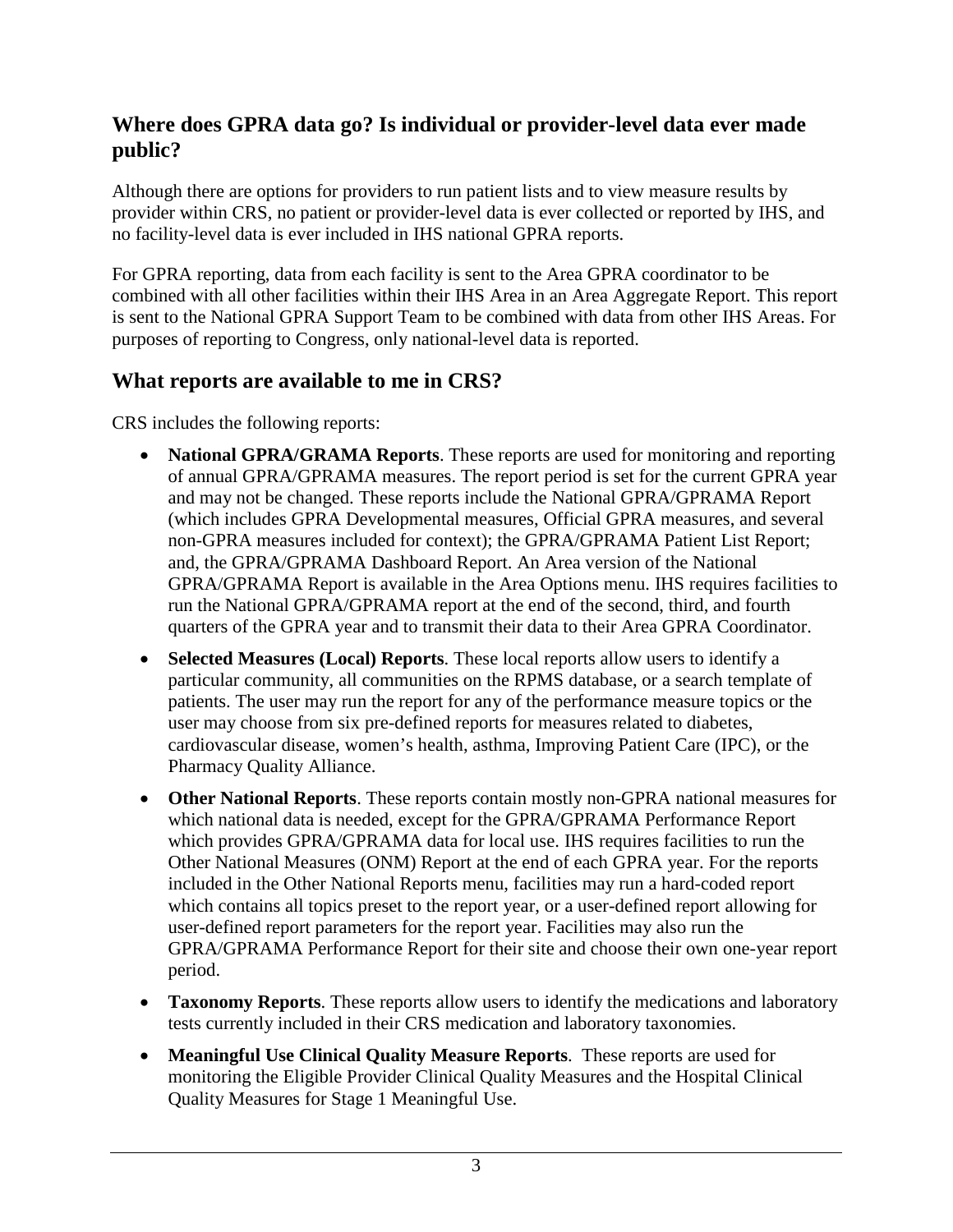### **Are patient lists available for all reports?**

Yes, all reports offer patient lists that identify the patient demographic information as well as the measures the patient was included in and the dates and codes of information that was found in RPMS for meeting the measure(s). For the National GPRA/GPRAMA Report Patient Lists, the user may choose whether to include patients meeting a measure, not meeting a measure, or both. For all other patient lists, the user does not get to choose. Users must have the security key BGPZ PATIENT LISTS in order to run the patient lists.

#### **Am I able to run my own reports at the facility level and how often can I run them?**

Any user with the security key BGPZ MENU will be able to run CRS reports. In fact, IHS recommends that all Area and site quality improvement staff, compliance officers, GPRA coordinators, clinical staff, other providers at the local facilities, and any other staff involved with clinical quality improvement initiatives use CRS to run their own reports. Users may run reports as often as they wish; however, local facility data should only be transmitted to the Area Office when it has been requested by the Area GPRA Coordinator at the end of each quarterly GPRA reporting cycle.

#### **How can CRS help me?**

CRS can help you to:

- Identify potential data issues in RPMS (e.g., missing or incorrect data)
- Monitor your site's current performance against past national performance and upcoming agency goals
- Identify specific areas where clinic processes or other changes should be made to improve performance
- Quickly measure impact of process changes on performance

#### **Which report should I run at my facility to monitor progress on GPRA measures?**

At minimum a facility should run the National GPRA/GPRAMA Report or the National GPRA/GPRAMA Dashboard Report at least once a quarter. The *CRS User Manual* provides complete step-by-step instructions for running these reports. Since the National GPRA/GPRAMA Report includes GPRA developmental, official GPRA/GPRAMA, and non-GPRA measures, the focus should be on the Official GPRA/GPRAMA Measures Clinical Performance Summary, which is located at the end of the report.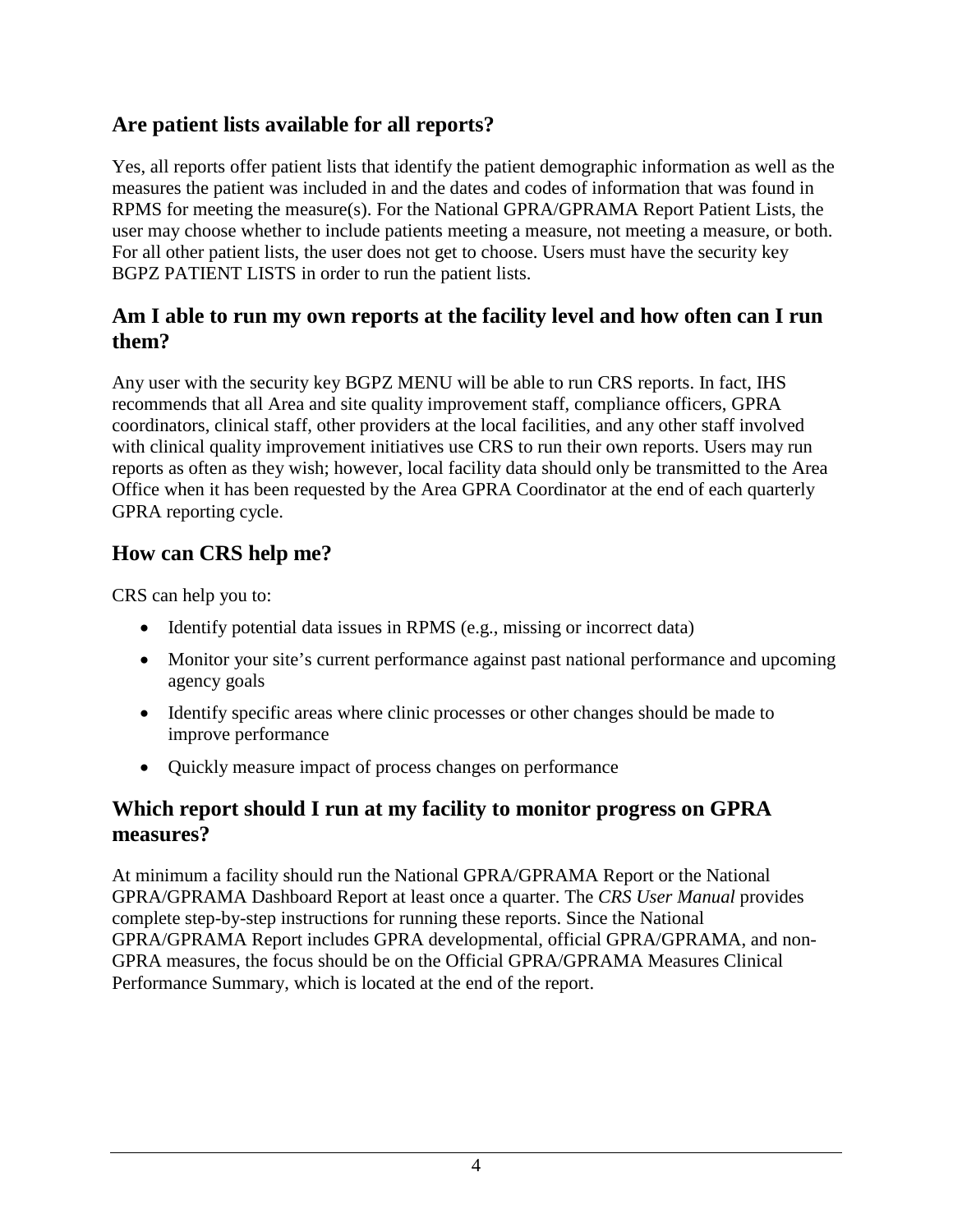**Note**: If the new CRS software has not been released yet, the GPRA Performance Report will still allow a facility to run the National GPRA/GPRAMA Report for the current GPRA year. When prompted for the report date range, choose option 3 (July 1–June 30) and enter the calendar year of the report end date. For example, enter 2016 to run the report for the period July 1, 2015–June 30, 2016. Although this report does not reflect any logic changes that will be made to GPRA measures for the current GPRA year, it will give a good estimate of performance for any GPRA measures that do not have significant logic changes. The information in this report should be shared with the providers. For example, the rates for the three dental measures should be shared with the dental providers and the diabetes rates should be shared with the diabetes coordinators as they are most likely to know if the rates are reasonable.

### **Which report should I run at my facility to monitor progress on non-GPRA measures in which my facility has an interest?**

A Selected Measures (Local) Report for a particular community taxonomy of patients should be run to monitor progress on non-GPRA measures. This is known as the COM Selected Measures (Local) with Community Specified Report. For example, if you are interested in monitoring the percentage of asthma patients who are prescribed an inhaled steroid, you could run the report for that one particular topic (Medication Therapy for Persons with Asthma) that includes a list of all patients with asthma and shows the patients who received a prescription.

# **What should I do if the performance measure rates look incorrect?**

If the rates do not seem to match what you expect, the next step is to run a patient list for the report. For the National GPRA/GPRAMA Report, there is a separate menu option for running a patient list for the particular measure. With this particular patient list, you are able to choose whether you want to include patients not meeting the measure, meeting the measure, or both. If you are concerned that your rates are too low, you will want to run the patient list for patients not meeting the measure. Once you have run the patient list, you will then want to review each patient's chart to see if the patient did in fact have the screening/test/diagnosis/etc. If the chart review shows the patient did not have the test, etc. performed, it confirms the information in CRS. If, however, the chart review reveals the patient did meet the measure, further steps need to be taken. For example, the CRS patient list may show a female patient did not have a Pap Smear during the specified time frame, but when you review the patient's chart, you determine that she did. The next step would be to find out why CRS did not find the Pap Smear and review the patient's visit in RPMS to see how the Pap Smear was coded.

Listed below are some potential reasons why CRS would not have included the patient in the numerator.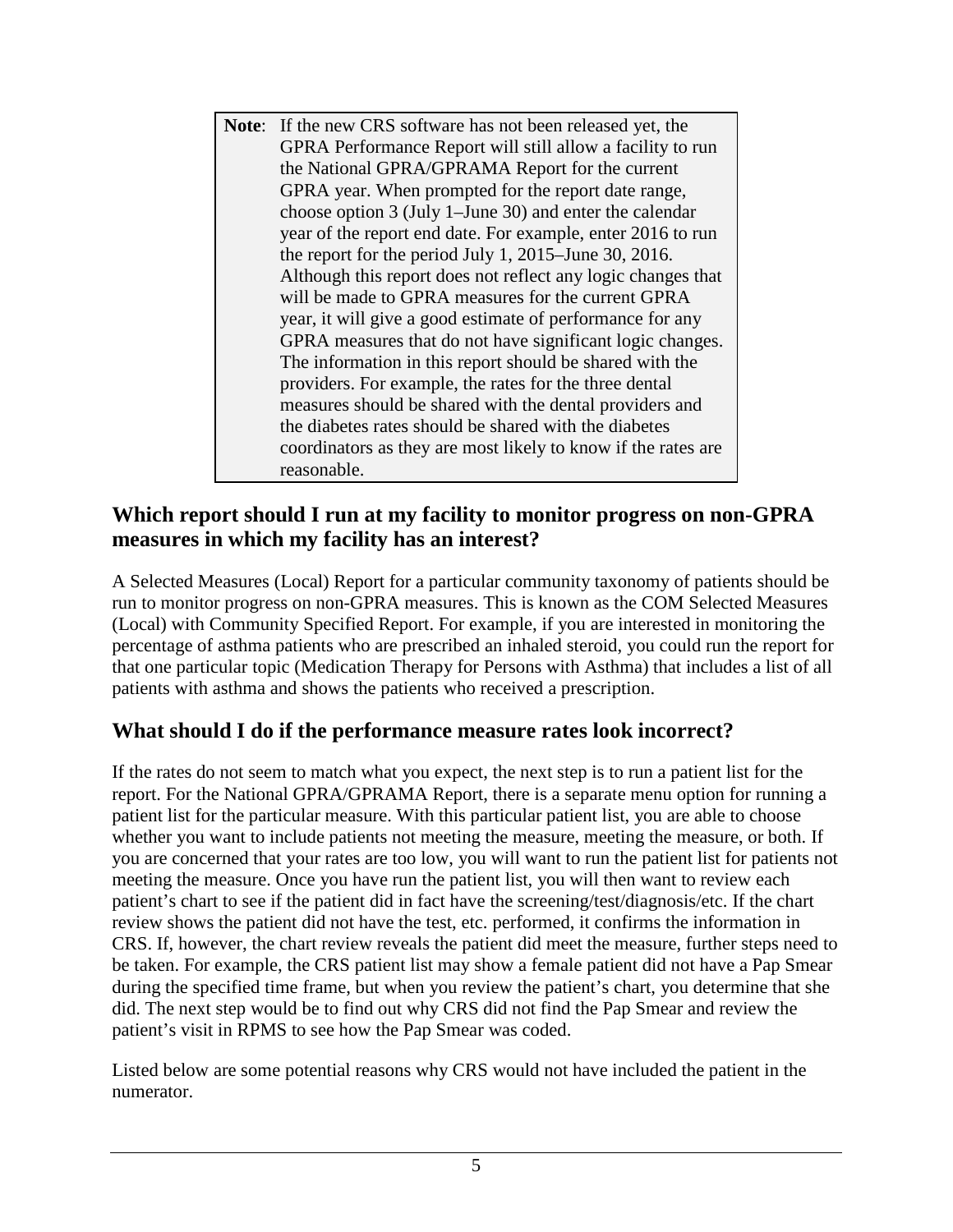- An incorrect code was used, which is why it is not included in the CRS logic. In this case, you would want to notify your PCC Manager or Medical Records personnel.
- The information was not documented in RPMS, which identifies a data entry issue and data entry would need to be instructed as to how to enter the information in RPMS.
- The measure is for a lab test and the CRS lab taxonomy does not include the lab test the patient received. For example, the female patient's Pap Smear was documented with a lab test called "Thin Prep" but the only lab test included in the lab taxonomy BGP PAP SMEAR TAX is "Pap Smear." In that case, the "Thin Prep" lab test needs to be added to the CRS lab taxonomy.
- The lab test, such as a hemoglobin A1c is sent to a reference lab, the facility does not use the Reference Lab Interface, and no one at the facility enters the lab test and result into PCC. If this test is to be counted by CRS, someone must enter the test and result into PCC.
- The lab test, such as hemoglobin A1c, was sent to a reference lab and the facility uses the Reference Lab Interface. However, the lab test name in RPMS is prefixed with the name of the reference lab and that test is not included in the CRS lab taxonomy. For example, your facility sends all A1c tests to TriCore reference lab and the name of the test is "TRICORE A1C" but only the "A1C" and "HEMOGLOBIN A1C" tests are included in the lab taxonomy DM AUDIT HGB A1C TAX that is used by CRS. If this test is to be counted by CRS, it needs to be added to the lab taxonomy.
- Data entry is behind and the information has not yet been entered into RPMS.
- Patient refused the test/screening/etc. and it was noted in the chart but it was not entered into RPMS. Note that GPRA measures do not include refusals as meeting the measure. For immunization measures only NMI (Not Medically Indicated) refusals are counted.
- It is noted in the chart the patient had a screening/test at another facility or elsewhere but it was not entered into RPMS. For example, a patient received an influenza immunization at Costco.
- A code, such as an ICD-9/10, CPT, or LOINC, was used that should be included in the CRS logic. In that case, you should notify your Area GPRA Coordinator who will follow the process for adding the code to the CRS logic.

Listed below are some reasons why CRS would not include the patient in the denominator.

- Most of the GPRA measures and many non-GPRA measures use the Active Clinical denominator. To be included in this denominator, the patient must meet several criteria, including two visits to defined medical clinics in the past three years. In some cases, the reason the patient was not included in this denominator is because they did not have those two visits. This denominator is defined in the CRS User Manual.
- If a large group of patients is missing, it is most likely because the community taxonomy that was used for the report does not include the community of residence for those patients. For example, the community taxonomy includes communities A and B but the patients all reside in community C.